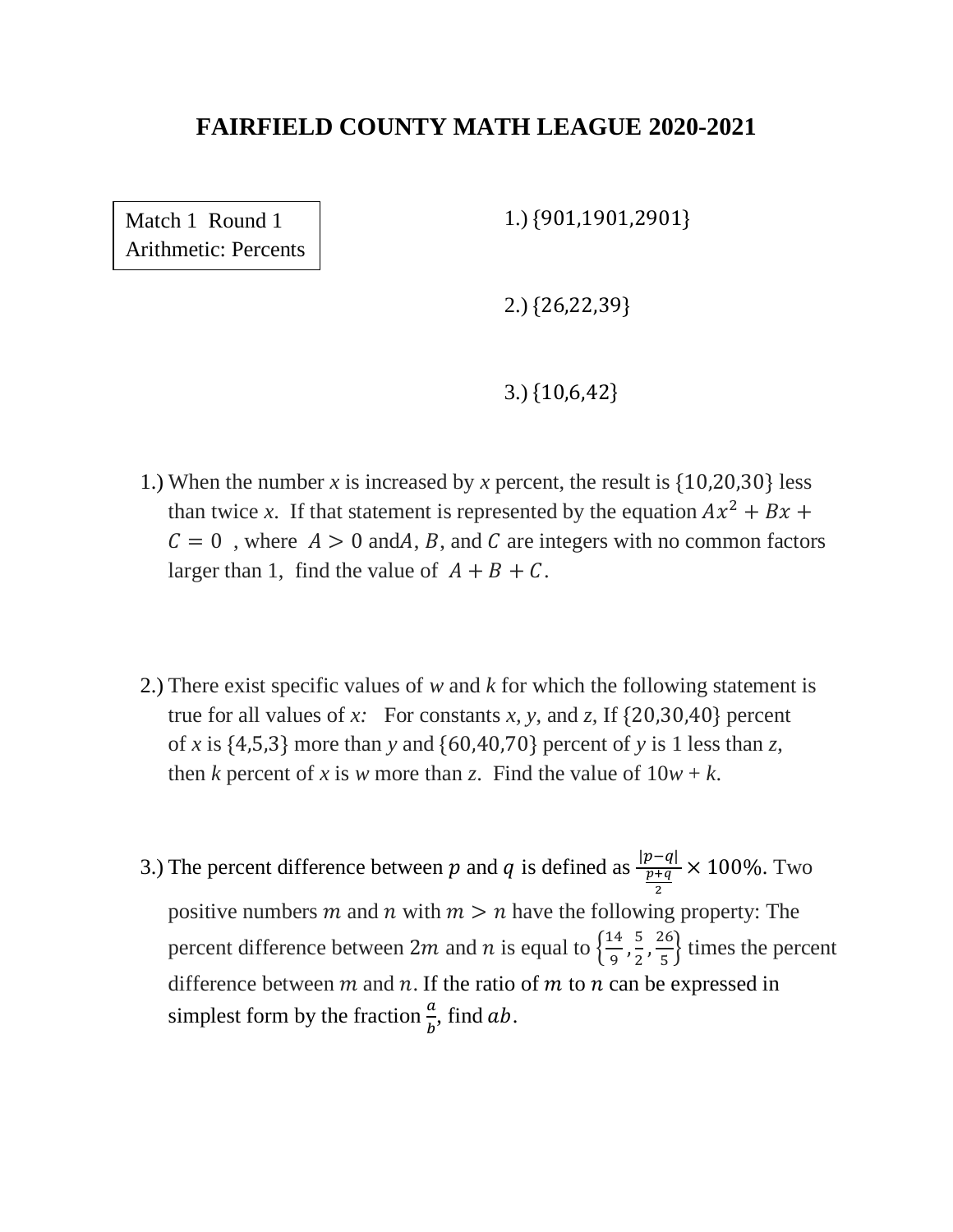Match 1 Round 2 Algebra 1: Equations 1.) {17,25,13}

2.) {36,64,100}

3.) {289,252,404}

- 1.) If  $x = \{4,3,5\}$  is a solution to the equation  $(862A)x 45987 = 749A$  for some constant  $A$ , find the value of  $A$  rounded to the nearest integer.
- 2.) Find the nonzero value of k such that the equation  $(x + \{3,4,5\})(x^2 + k) =$  $x^3$  has only one solution for x.
- 3.) For how many integer pairs  $(a, b)$  is  $\{4,5,2\}$  $a 3b = 1$  and  $0 \le a + b \le b$ 2020?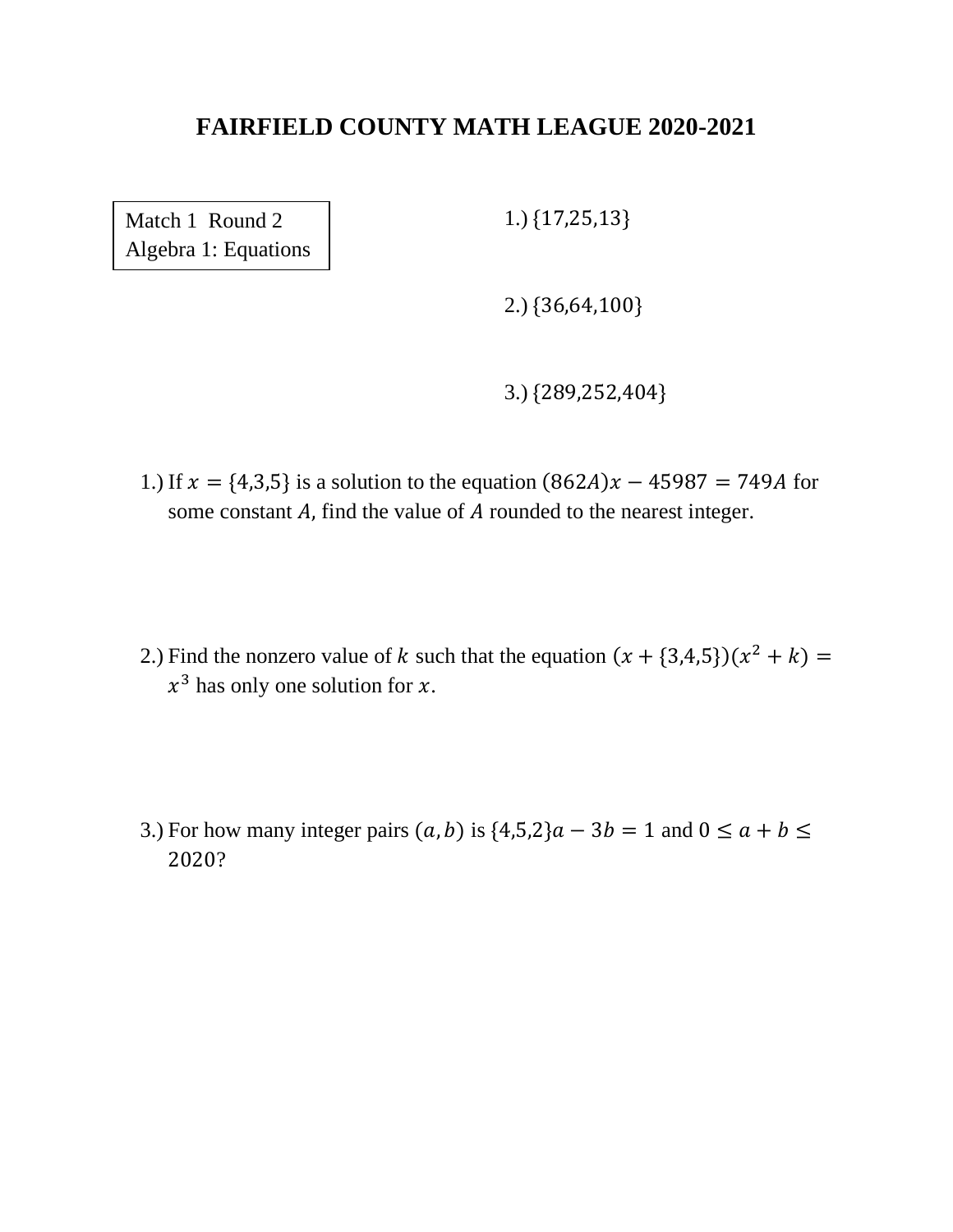Match 1 Round 3 Geometry: Triangles & Quadrilaterals

1.) {22,20,30}

2.) {16,20,26}

3.) {10,12,8}

- 1.) An isosceles trapezoid has an area of {21,14,40}, a height of {3,2,4}, and one base of length {10,9,14}. If the perimeter of the trapezoid is  $a + b\sqrt{c}$ where  $a, b$ , and  $c$  are positive integers and  $c$  has no perfect square factors greater than 1, find  $a + b + c$ .
- 2.) What is the perimeter of a rectangle with a diagonal of length {6,8,11} and an area of {14,18,24}?
- 3.) A right rectangular pyramid has two lateral faces with a vertex angle of 90 degrees and two lateral faces with a vertex angle of 60 degrees. If the base of the pyramid has an area of  $\{400\sqrt{2}, 576\sqrt{2}, 256\sqrt{2}\}$ , find the height of the pyramid.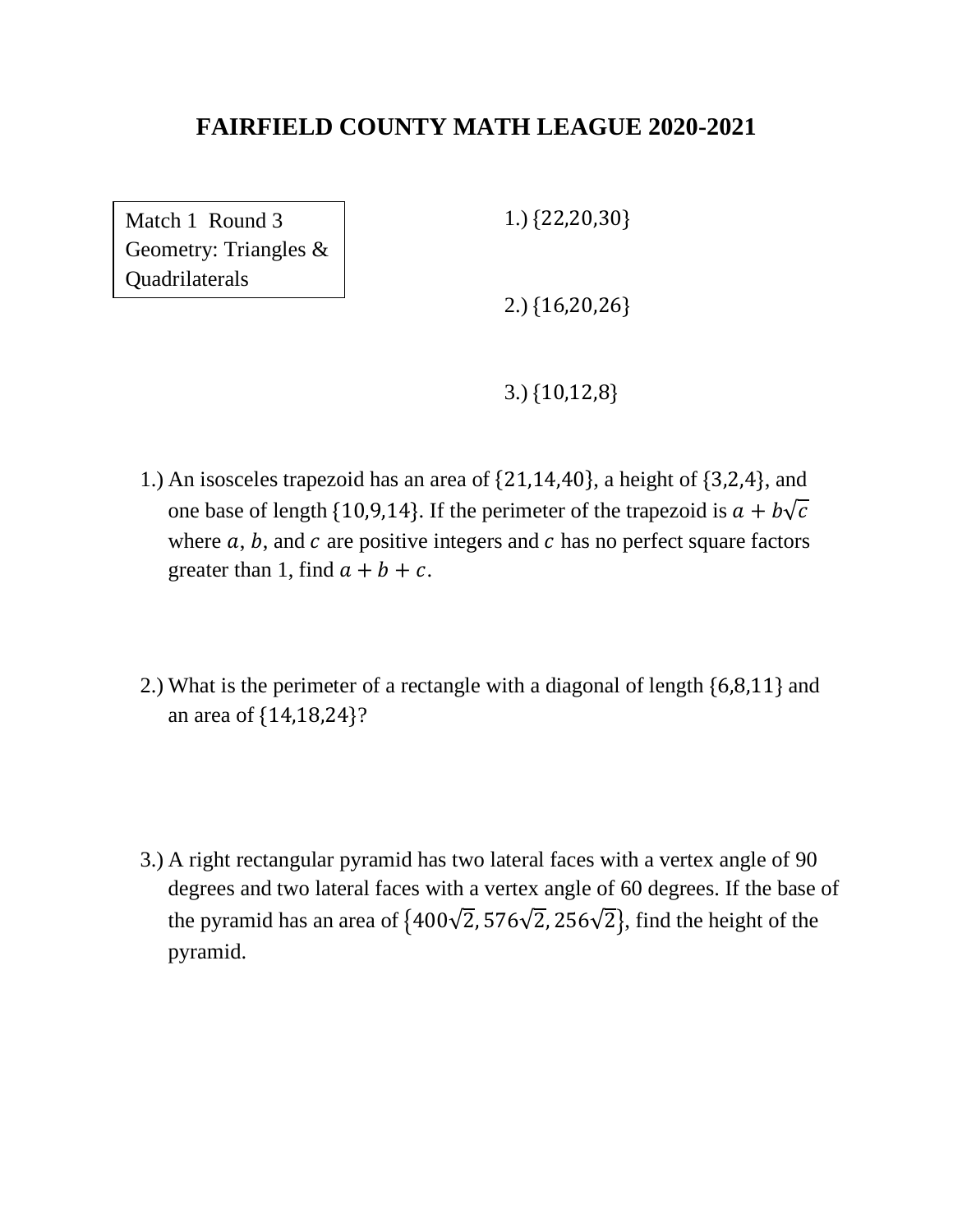Match 1 Round 4 Algebra 2: Simultaneous Equations

1.)  $\frac{8,9,10}$ 

2.)  $[20,6,8]$ 

 $3.) \qquad \qquad$   $\{48,12,24\} \qquad \qquad$ 

- 1.) For a concert, tickets cost \$68 for an adult and \$31 for a child. For a particular group of {12, 14, 16} people, the cost of the tickets is {\$668, \$767, \$866}. How many adults are in the group?
- 2.) The graphs of  $y = 4x x^2$  and  $y = kx^2$ , where k is a positive constant, intersect at points M and N. If the slope between M and N is  $\left\{\frac{3}{5}\right\}$  $\frac{3}{5}, \frac{2}{3}$  $\frac{2}{3}, \frac{1}{2}$  $\frac{1}{2}$ , then the value of k can be written as  $\frac{a}{b}$  where a and b are relatively prime integers and  $b > 0$ . Find  $a + b$ .
- 3.) The ordered pair  $\left\{ \left(2, \frac{17}{2}\right) \right\}$  $\frac{17}{3}$ ,  $\left(-1,\frac{5}{12}\right)$ ,  $\left(1,\frac{13}{6}\right)$  $\left\{\frac{15}{6}\right\}$  is one of infinite solutions of the system {  $4x - Ay = -9$  $\begin{aligned} Ax + 2y &= C \end{aligned}$  for constants A, B, and C. Find  $|ABC|$ .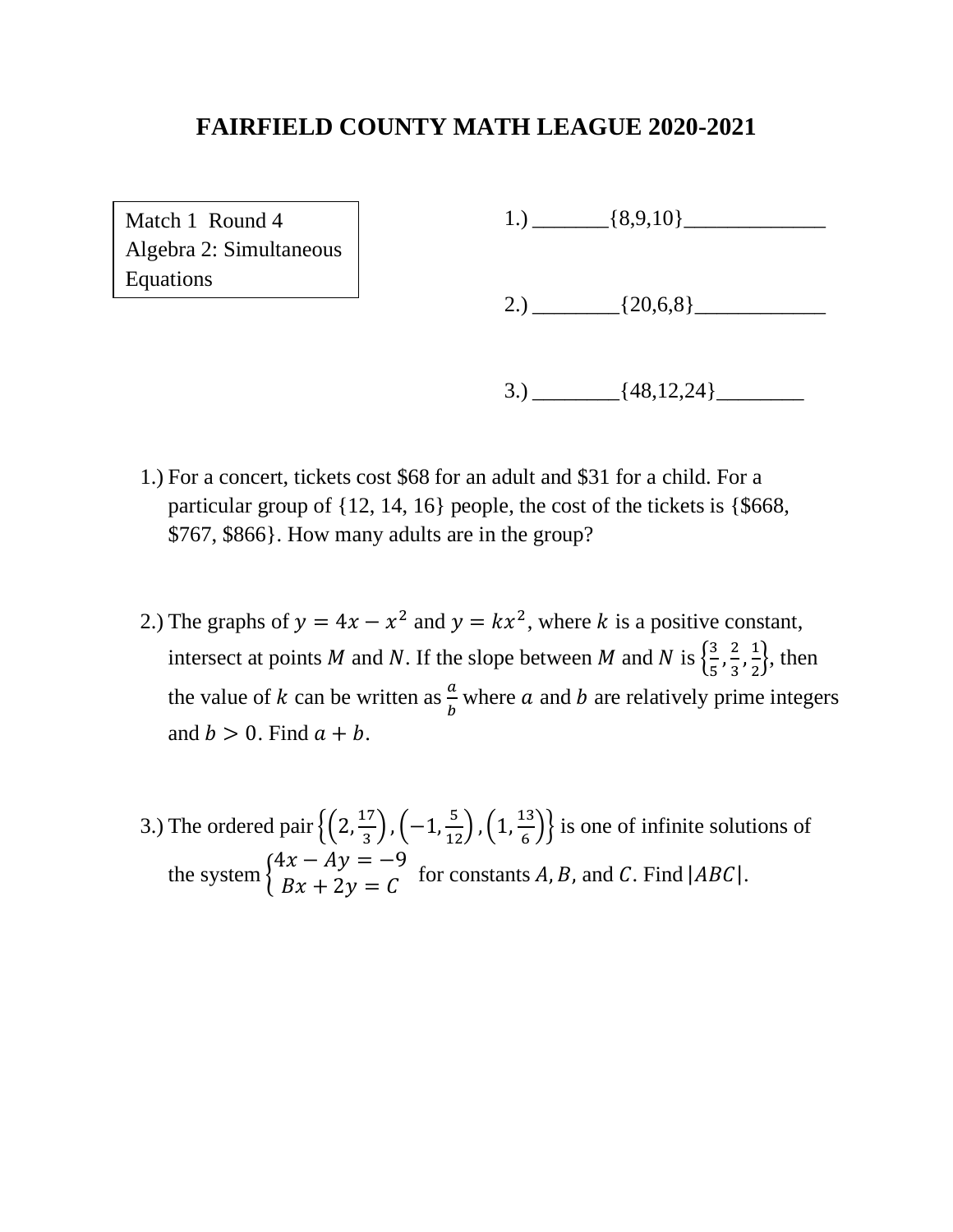Match 1 Round 5 Precalculus: Right Triangle **Trigonometry** 

1.)  $[19,57,23]$ 

2.)  $\qquad \qquad \qquad$   $\qquad \qquad$   $\qquad \qquad$   $\qquad \qquad$   $\qquad \qquad$   $\qquad \qquad$   $\qquad \qquad$   $\qquad \qquad$   $\qquad \qquad$   $\qquad \qquad$   $\qquad \qquad$   $\qquad$   $\qquad$   $\qquad$   $\qquad$   $\qquad$   $\qquad$   $\qquad$   $\qquad$   $\qquad$   $\qquad$   $\qquad$   $\qquad$   $\qquad$   $\qquad$   $\qquad$   $\qquad$   $\qquad$   $\qquad$   $\qquad$ 

- $3.) \qquad \qquad$  {4,5,6}
- 1.) In right triangle *ABC* with right angle C, if  $tan(A) = \{7,5,3\}$ , then  $cos(B)$ can be expressed in simplest radical form as  $\frac{x\sqrt{y}}{z}$  where x, y, and z are integers. Find  $x + y + z$ .
- 2.) Consider right triangle  $ABC$  with right angle A. If the hypotenuse has a length of  $\{2\sqrt{5}, 2\sqrt{13}, 10\}$  units and the value of tan  $(B)$  has the same value as the area of the triangle in square units, find the area of the triangle in square units.
- 3.) You are standing on a straight road. You see a balloon being released from a point on the road, and a little later, at time  $t_1$ , the balloon has risen vertically, and the sine of the angle of elevation from the ground where you stand to the balloon is  $\frac{4}{5}$ . You run along the road in the direction away from the launch point and stop at time  $t_2$ , and find that the distance you ran is twice the height the balloon has climbed since  $t_1$ . The tangent of the new angle of elevation from the ground where you stand to the balloon is  $\frac{16}{27}$  $\frac{16}{27}, \frac{4}{7}$  $\frac{4}{7}, \frac{24}{43}$ . If the height of the balloon at  $t_1$  is  $h_1$  and the height of the balloon at  $t_2$  is  $h_2$ , find  $\frac{h_2}{h}$  $h_1$ .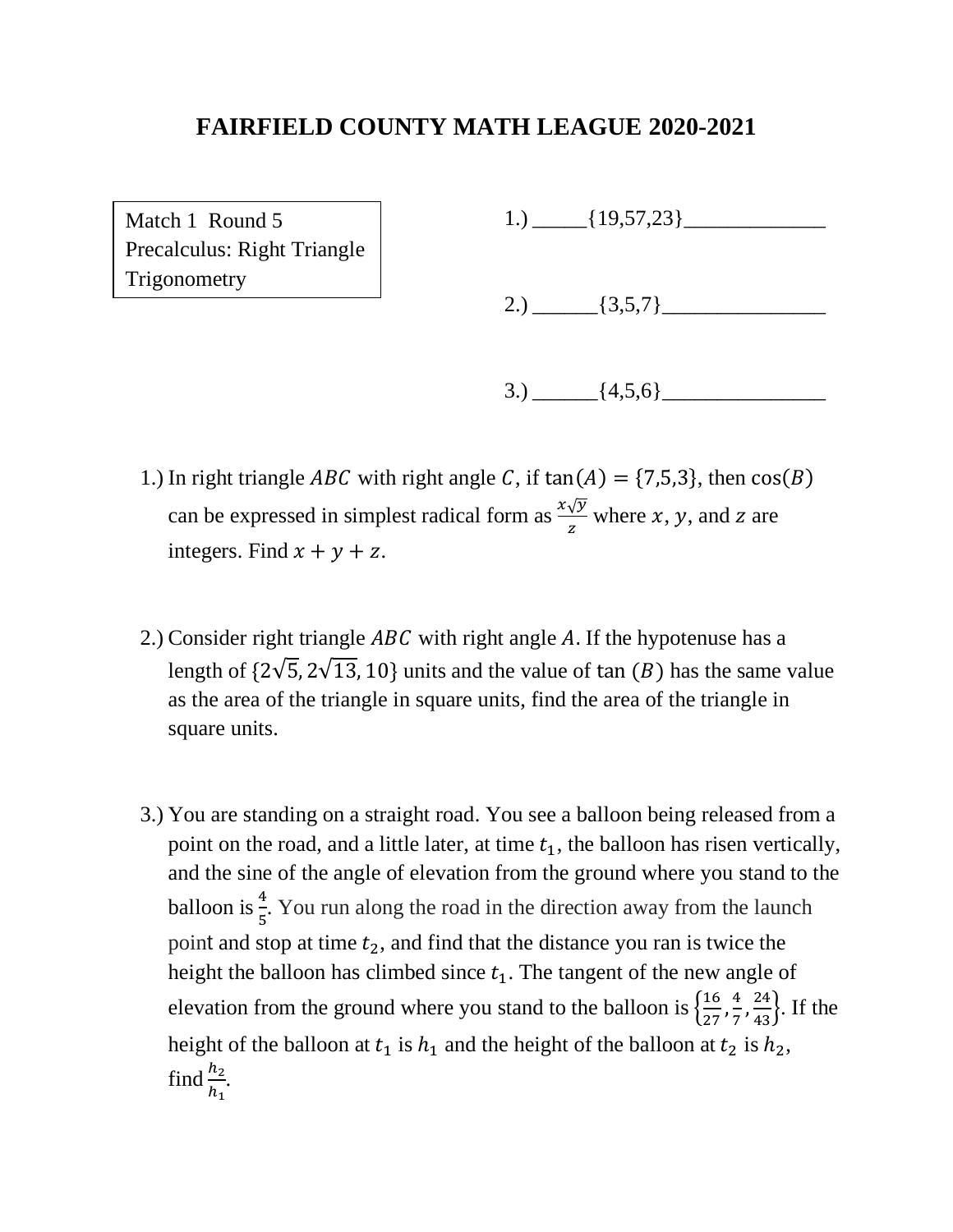Match 1 Round 6 Miscellaneous: Coordinate **Geometry** 

1.)  $[11,10,38]$ 

2.)  $[9,12,15]$ 

- $3.) \qquad \qquad \{1875,450,2000\} \qquad \qquad$
- 1.) A straight line intersects the *x*-axis at {(4,0), (6,0), (10,0)} and the *y*-axis at  $\{(0,8), (0,2), (0,6)\}.$  The equation of the line is  $Ax + By = C$ , where A, B, and C are integers,  $A > 0$ , and the only positive integer that divides all of  $A, B, C$  is 1. Find  $A + B + C$ .
- 2.) The point P with coordinates  $\{(10, 5), (11, 7), (12, 9)\}\$  is reflected across the line  $y = 2x$  to make the new point P'. Find the sum of the coordinates of  $P'$ .
- 3.) A circle centered at the origin with an area of  $\{75\pi, 18\pi, 80\pi\}$  is tangent to the line  $4x + 3y = k$ , where k is a constant. Find the value of  $k^2$ .